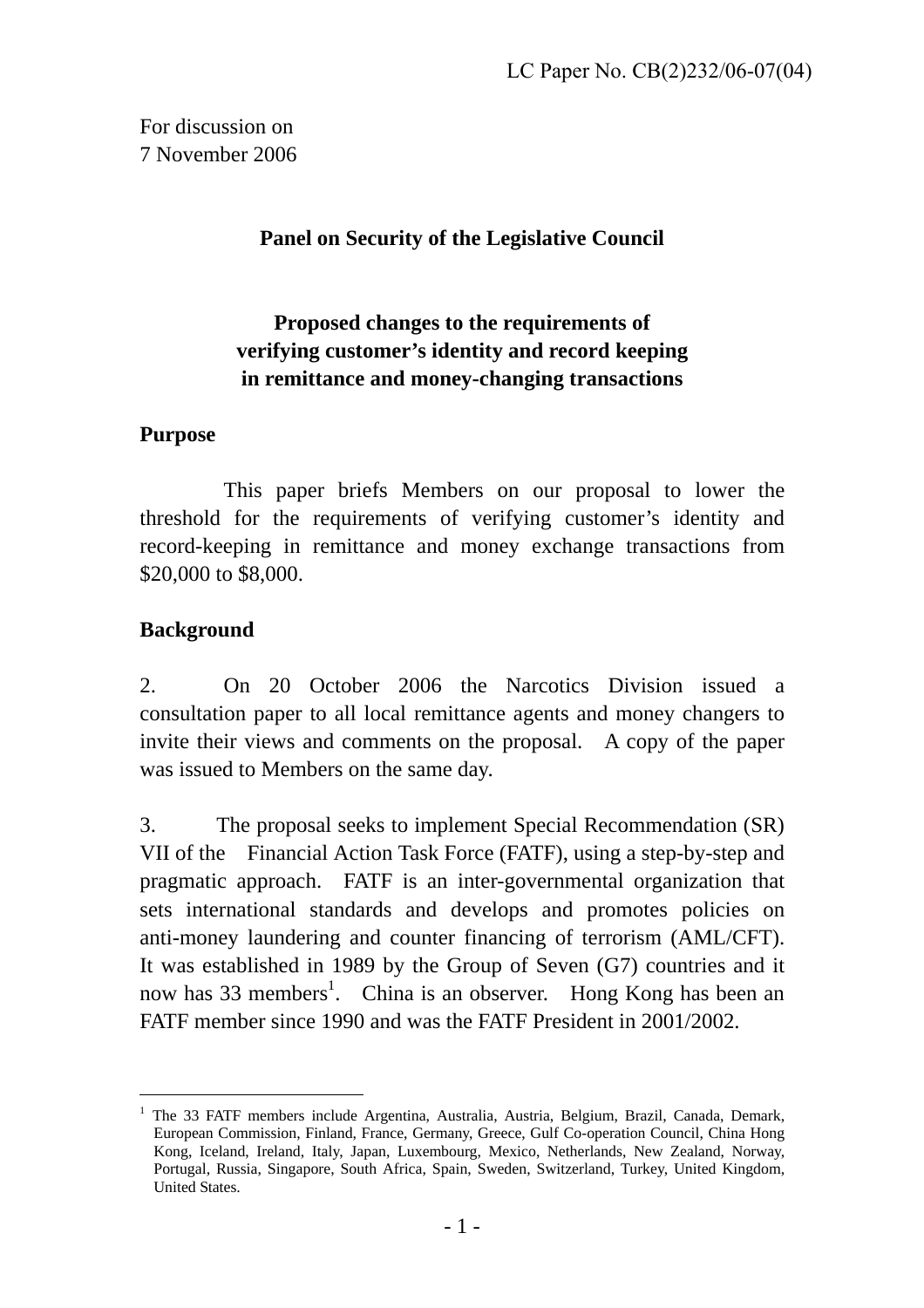4. The 40 "Recommendations" and Nine "Special Recommendations" ("40+9" Recommendations) of the FATF set out the basic framework to prevent, detect and suppress money laundering and the financing of terrorism. All members are expected to put in place measures to implement all of the Recommendations. Implementation of the Recommendations would help safeguard the reputation of Hong Kong as a major international financial centre and also prevent our financial systems and other related sectors from being abused by criminals or terrorists for conducting illicit activities.

5. Special Recommendation (SR) VII is one of the counter financing of terrorism measures that aims to obstruct the flow of terrorist funds via wire transfers, which is found to be commonly used by terrorists according to a FATF typology study on wire transfers and their relation to terrorist financing. The measure also makes transfer of terrorist funds more traceable, hence facilitating the prevention of terrorist acts.

6. As far as remittance is concerned, SR VII essentially requires the application of the following requirements to transactions over EUR/USD 1,000, or, if possible, to all transactions -

- (a) the ordering financial institution to record and maintain the sender's identification details, and to verify the identity of the same for all cross border and domestic wire transfers;
- (b) the ordering financial institution to include the sender's identification details in the message or payment form accompanying the wire transfer for all cross border wire transfers; and
- (c) the recipient institution of cross border wire transfers to consider refusing to accept transfers that are not accompanied by sender's identification.

FATF members are expected to implement this measure by January 2007.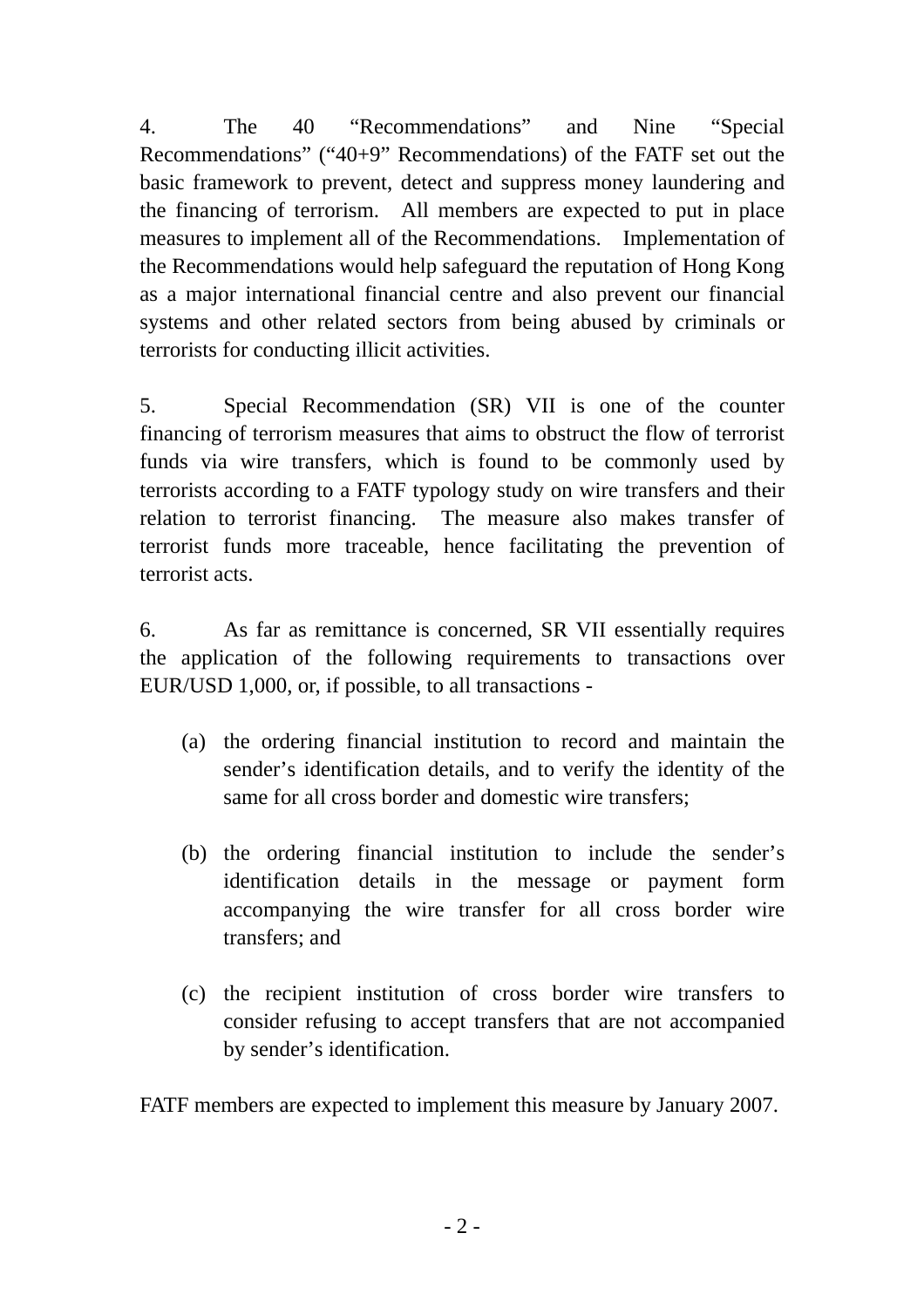# **The Proposal**

7. As the other FATF members start to implement the measure, if Hong Kong does not follow suit, our remittance agents may encounter problems in the operation of their business with these other jurisdictions, in that the overseas banks and counterparts may reject wire transfers sent by a Hong Kong remittance agent if the sender's information is not available. At the same time, in order to minimize disruption to the operation of the remitting and money exchanging industry that may arise from the implementation of the measure in Hong Kong, we intend to adopt a step-by-step and pragmatic approach to the implementation of SR VII. This would involve :

- (a) implementing the requirement in **paragraph 6(a) only** at this stage so as to give the industry sufficient time to adapt to a lower threshold;
- (b) considering the implementation of requirements in paragraphs 6(b) and 6(c) by law at a later stage when the industry and the international community have accumulated sufficient experience as to how best to put them into practice; and
- (c) considering the implementation of other FATF Recommendations relating to remitting and money changing business.

8. In the meantime, we will recommend to remittance agents through advisory guidelines to implement the requirement in paragraph 6(b) in their operations so as to facilitate smooth international transfer of funds, particularly to jurisdictions which might refuse to accept transfers not accompanied by sender's information.

9. To this end, we propose making the following amendments to the Organized and Serious Crimes Ordinance (Cap.455) (OSCO) by the Secretary for Security giving notice in the Gazette in accordance with section 24C(5) of the Ordinance -